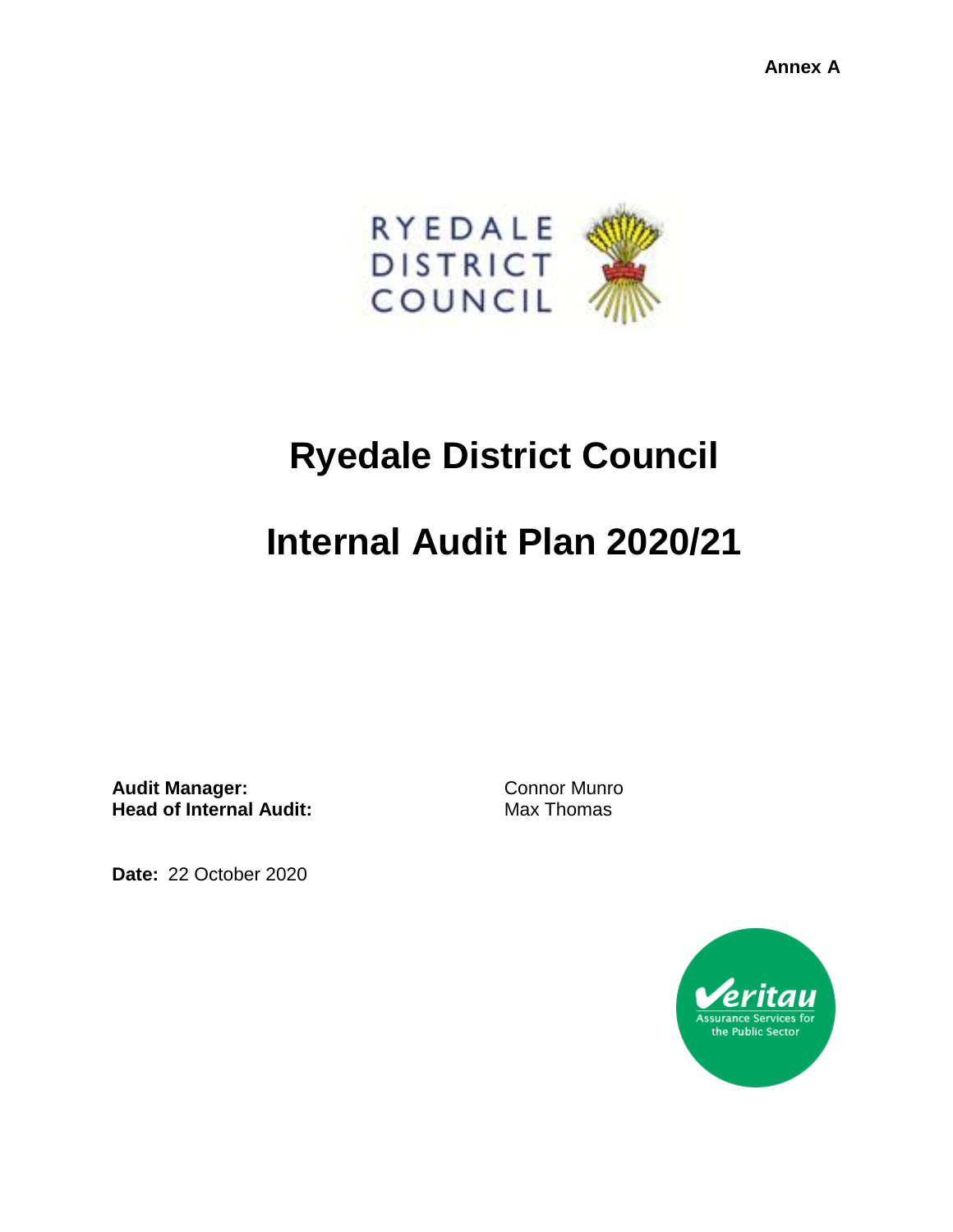#### **Introduction**

- 1 This plan sets out the proposed 2020/21 programme of work for the internal audit service to be provided to Ryedale District Council by Veritau. The plan includes an allocation of time for work already undertaken in 2020/21, in response to Covid-19 issues.
- 2 In accordance with the Public Sector Internal Audit Standards (PSIAS) and the Council's Audit Charter, internal audit is required to prepare an indicative riskbased audit plan following consultation with the Overview and Scrutiny Committee and senior management. The work in the audit plan will form the basis for the Head of Internal Audit's annual opinion on the Council's framework of risk management, governance and internal control.
- 3 The plan is a working document, and changes are made throughout the year to reflect changes in risk and issues that may arise. This is the case every year but is more likely to be a factor in 2020/21 due to the need to remain responsive to issues that arise as a result of the impact of Covid-19 on all areas of the Council, and its ongoing recovery from the pandemic.
- 4 The content of the plan has been subject to consultation with this committee, as part of its 23 January 2020 meeting, and with senior officers. It also takes account of the Council's corporate risk register, other known risk areas (for example, areas of concern highlighted by management), significant issues identified elsewhere in local government, the results of recent audit work and other changes in Council services and systems. Proposed audit work is also discussed with the Council's external auditors to ensure there is no duplication of effort.
- 5 The 2020/21 audit plan was originally scheduled to be presented to Overview and Scrutiny Committee for approval in April 2020. Following cancellation of that meeting Veritau has been undertaking work in response to Covid-19 issues. Audit work has also commenced in areas of the Council less involved in response and recovery efforts. The revised 2020/21 plan is submitted for formal approval by the Overview and Scrutiny Committee.
- 6 Future changes to the plan will be agreed through the Council's client management arrangements, via the s151 Officer, and will be notified to the Audit Committee. Further details about the approach to audit planning can be found in the Audit Charter.
- 7 The internal audit plan is based on a total number of 225 days for 2020/21 which is the same as in 2019/20.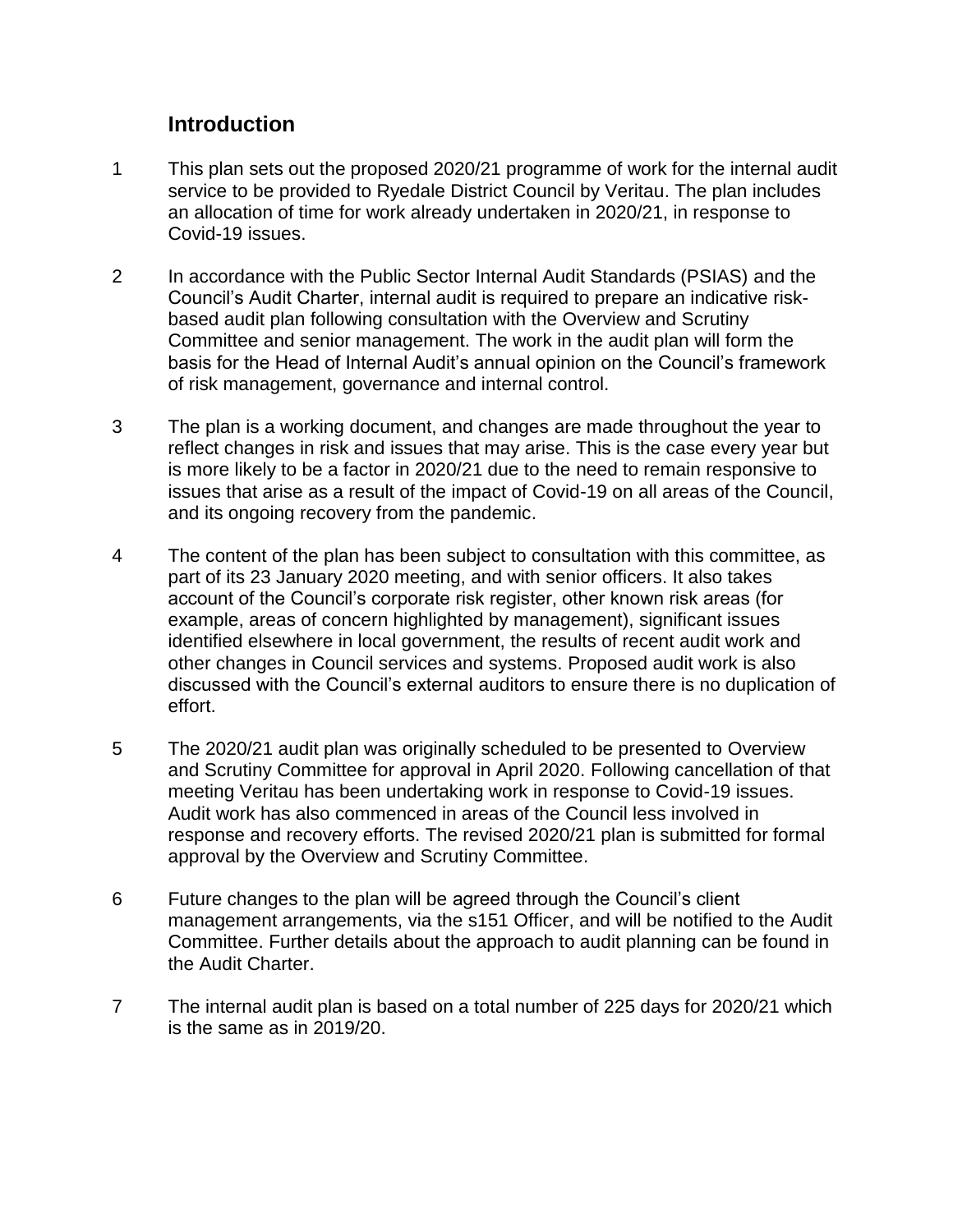### **2020/21 Internal Audit Plan**

- 8 The impact of Covid-19 on the Council will be a significant influence on this year's audit plan. However, the principle remains the same in that the approach adopted is to focus on higher risk systems.
- 9 The Council continues to face budgetary pressures and a high demand for its services, and these are likely to be increased by the impact of Covid-19. Covid-19 also presents many other challenges, including implementing central government legislative and regulatory changes, administering government grants, and different ways of working. In addition to this, the core financial and corporate systems remain vital to the effective operation of the Council.
- 10 To reflect this, the approach adopted is to focus on higher risk systems / areas including those:
	- where the volume and value of transactions processed are significant, or the impact if risks materialise is very high, making the continued operation of regular controls essential;
	- areas of known concern, where a review of risks and controls will add value to operations;
	- areas of significant change which may include providing direct support / challenge to projects, reviewing project management arrangements, or consideration of the impact of those changes on the control environment, for example where the reduction in resources may result in fewer controls.

Covid-19 has changed the context in which the Council operates but the above areas remain the appropriate criteria for prioritising audit resources.

- 11 Internal audit resources are limited and the plan is intended to ensure the available resources are prioritised towards those systems which are considered to carry more risk and / or which contribute the most to the achievement of the Council's priorities and objectives.
- 12 The plan is based on a total commitment of 225 days. It includes an allocation of days for key systems and service areas within the Council, and an allowance for work undertaken in response to Covid-19 issues. The scope and objectives of individual audits will be agreed with officers during the year.
- 13 The plan has been structured into a number of sections: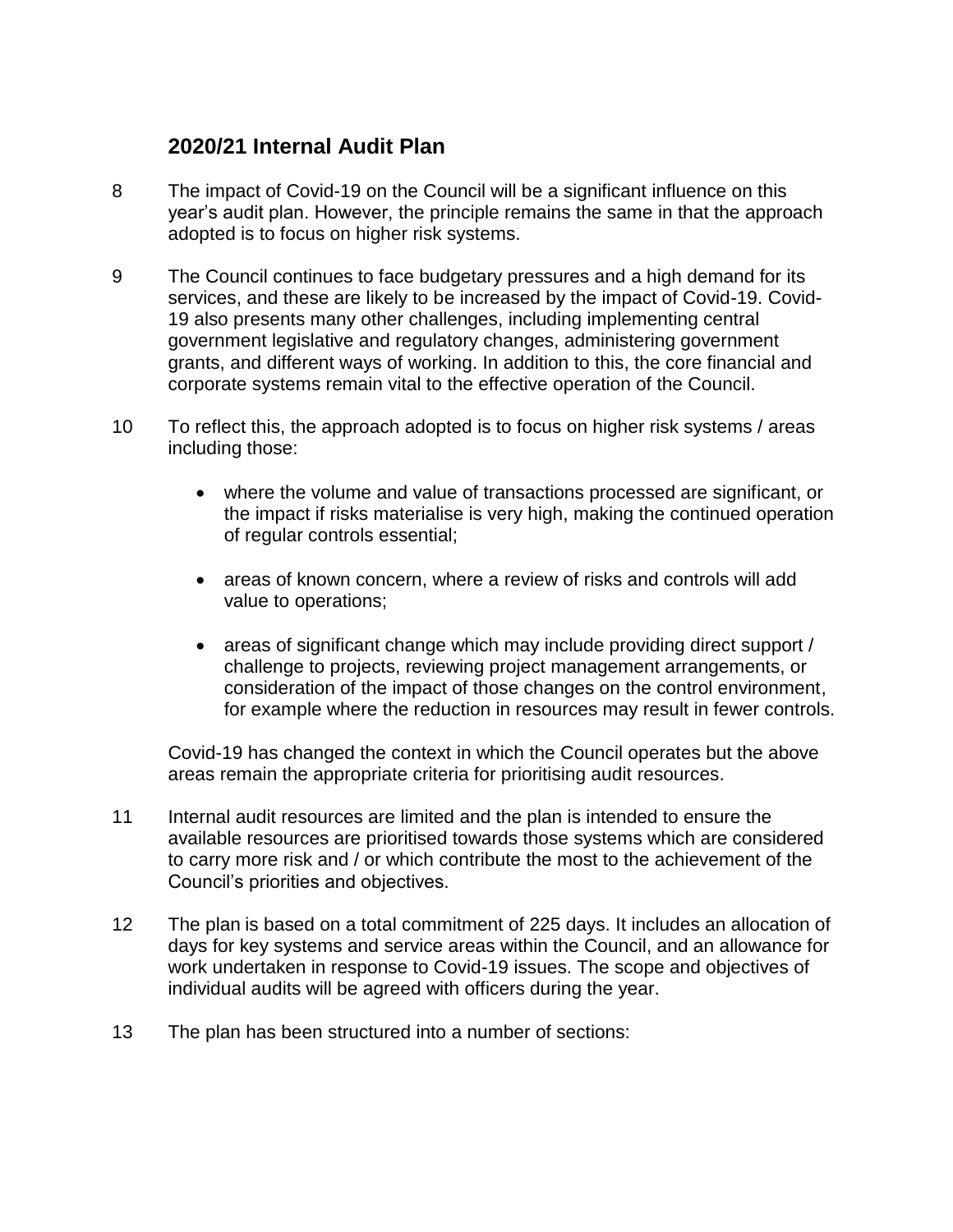- **Strategic risks**; to provide assurance on areas which have been highlighted as corporate risks, the successful management of which is fundamental to the ongoing success of the Council.
- **Fundamental / material systems**; to provide assurance on the key areas of financial risk. This helps support the work of the external auditors and provides assurance to the Council that risks of loss are minimised.
- **Operational / regularity**; to provide assurance on key systems, processes and governance arrangements within the Council. These areas face risks which are individually significant but which could also have the potential to impact more widely on the operations or reputation of the Council if they were to materialise.
- **Technical / projects**; to provide assurance on those areas of a technical nature and/or where project management is involved. These areas are key to the Council as the risks involved could detrimentally affect the delivery of services.
- **Covid-19 response**; work we have already carried out for the Council during 2020/21. This includes the production of fraud risk assessments and supplier relief guidance. It also includes time spent providing ad-hoc support and advice.
- **Client support, advice and follow-up**; this includes ongoing support and advice to the Council on risk and control issues, work to provide assurance that findings from previous audits have been addressed, and time necessary to support the delivery of the internal audit service.
- **Other**; an allocation of time for new and emerging risks.
- 14 At the end of each audit engagement, a report is produced. For assurance audits, we provide an opinion on the strength of the controls in place to mitigate risk.
- 14 In February 2020 CIPFA issued guidance on the use of audit opinions by local authority internal audit teams. The guidance recommends that standard opinions and definitions be adopted by the sector. The rationale is that it will provide more clarity, improve understanding, allow for easier comparison, reduce disruption (if providers of internal audit services change), allow assurances to be shared more readily across public bodies, and help with training.
- 15 Adoption of the standard opinions and definitions is not mandatory. However, Heads of Internal Audit will be expected to justify why they are not using them and it is expected that most local authorities will adopt the new wording. Apart from a reduction in the number of opinions in use the proposed changes are not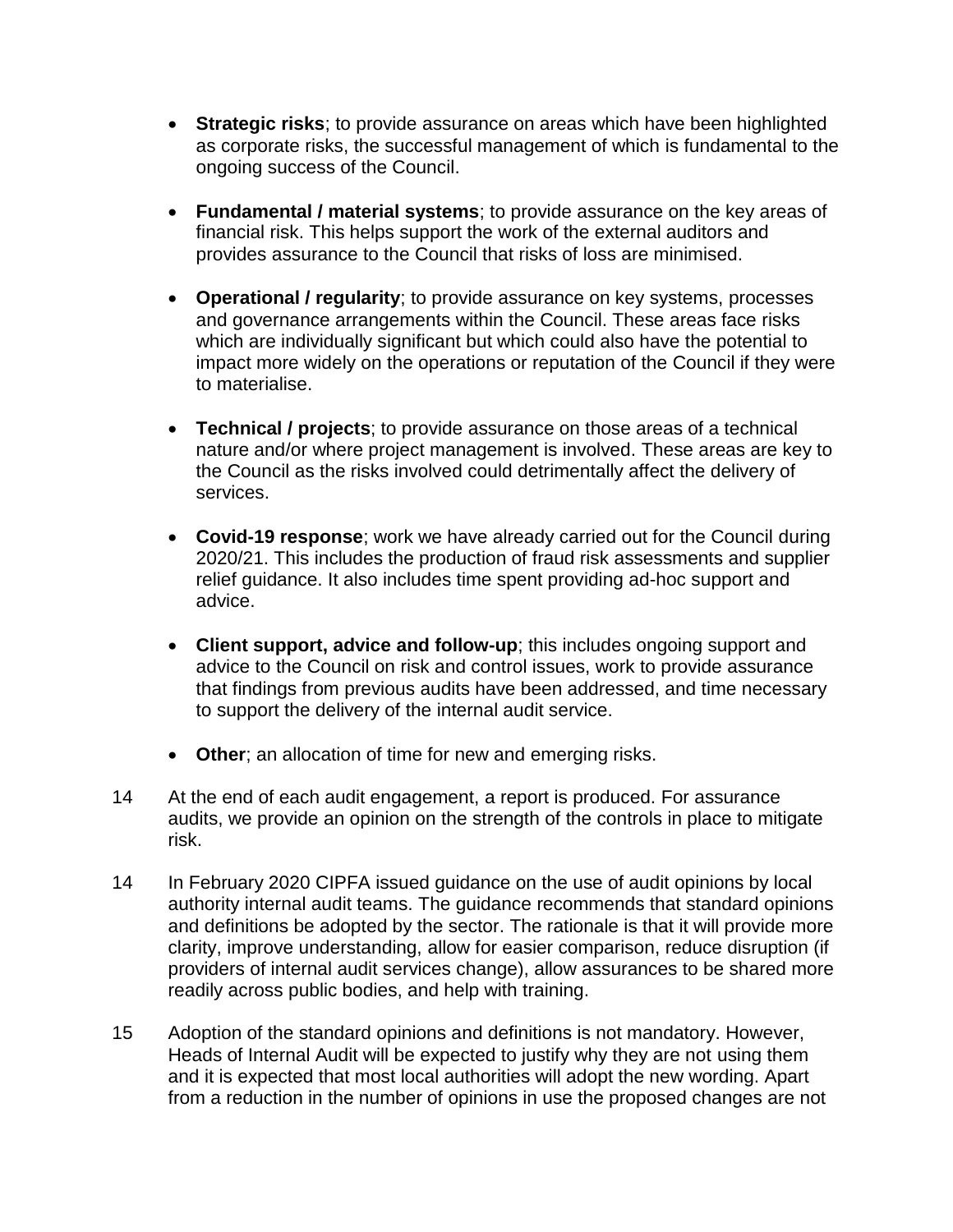considered significant. Where we identify areas of weakness or opportunities for improvement, we will continue to raise findings in our reports and agree actions with responsible officers based on the same priority rating of 1, 2 or 3.

- 16 The main change is that there are now four levels of opinion, compared to the previous five. The s151 Officer has been consulted on the change and the new opinions will be used for all 2020/21 audits. Our opinions and their definitions and our priorities for actions are set out in Appendix 1 to this report.
- 17 Progress against the plan will be monitored throughout the year and key issues reported to the s151 Officer as the Council's client officer for internal audit services. Veritau will also report to the Overview and Scrutiny Committee on a regular basis on progress against the plan.
- 18 Details of the 2020/21 plan are set out on the page below: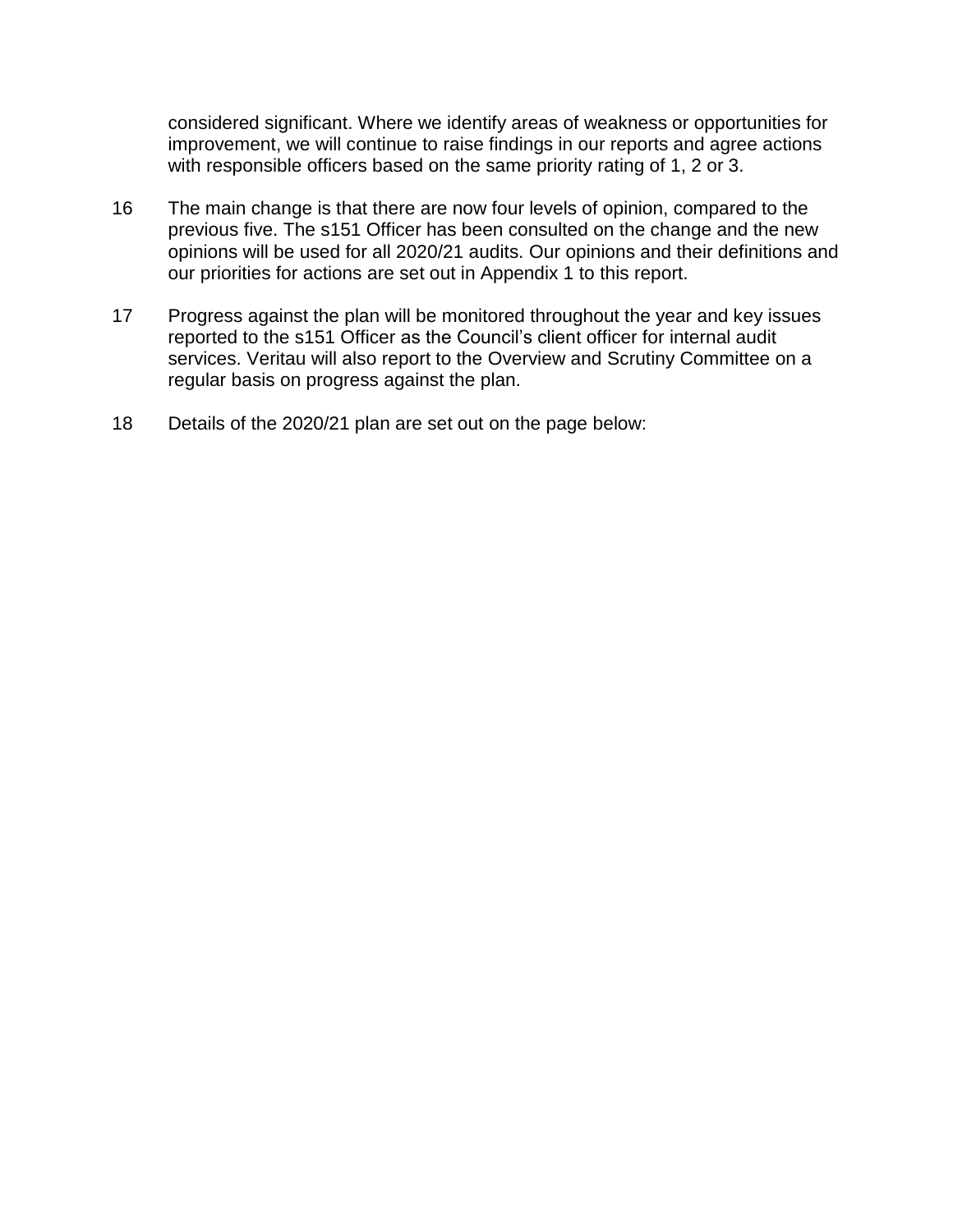| Area                                    | Days | <b>Potential audits / activity</b>                                                                                                                                                                  |
|-----------------------------------------|------|-----------------------------------------------------------------------------------------------------------------------------------------------------------------------------------------------------|
| Strategic risks                         | 40   | Health and safety<br>Information governance<br><b>ICT</b><br>Contract management and procurement                                                                                                    |
| Fundamental / material<br>systems       | 40   | Payroll<br>Creditors<br><b>Debtors</b><br>Main accounting system                                                                                                                                    |
| Operational / regularity                | 48   | <b>Waste and Street Scene</b><br>Risk management<br><b>Environmental health</b><br>Local code of corporate governance                                                                               |
| Technical / projects                    | 12   | Insurance                                                                                                                                                                                           |
| Covid-19 response                       | 30   | Covid-19 related risk assessments and guidance<br>General support and advice                                                                                                                        |
| Client support, advice<br>and follow-up | 40   | Committee preparation and attendance<br>Audit planning, resourcing and client liaison<br>Support and advice<br>Follow-up of previous actions<br>External audit liaison, member and officer training |
| Other                                   | 15   | Contingency for new or emerging risks                                                                                                                                                               |
| <b>TOTAL</b>                            | 225  |                                                                                                                                                                                                     |

٠